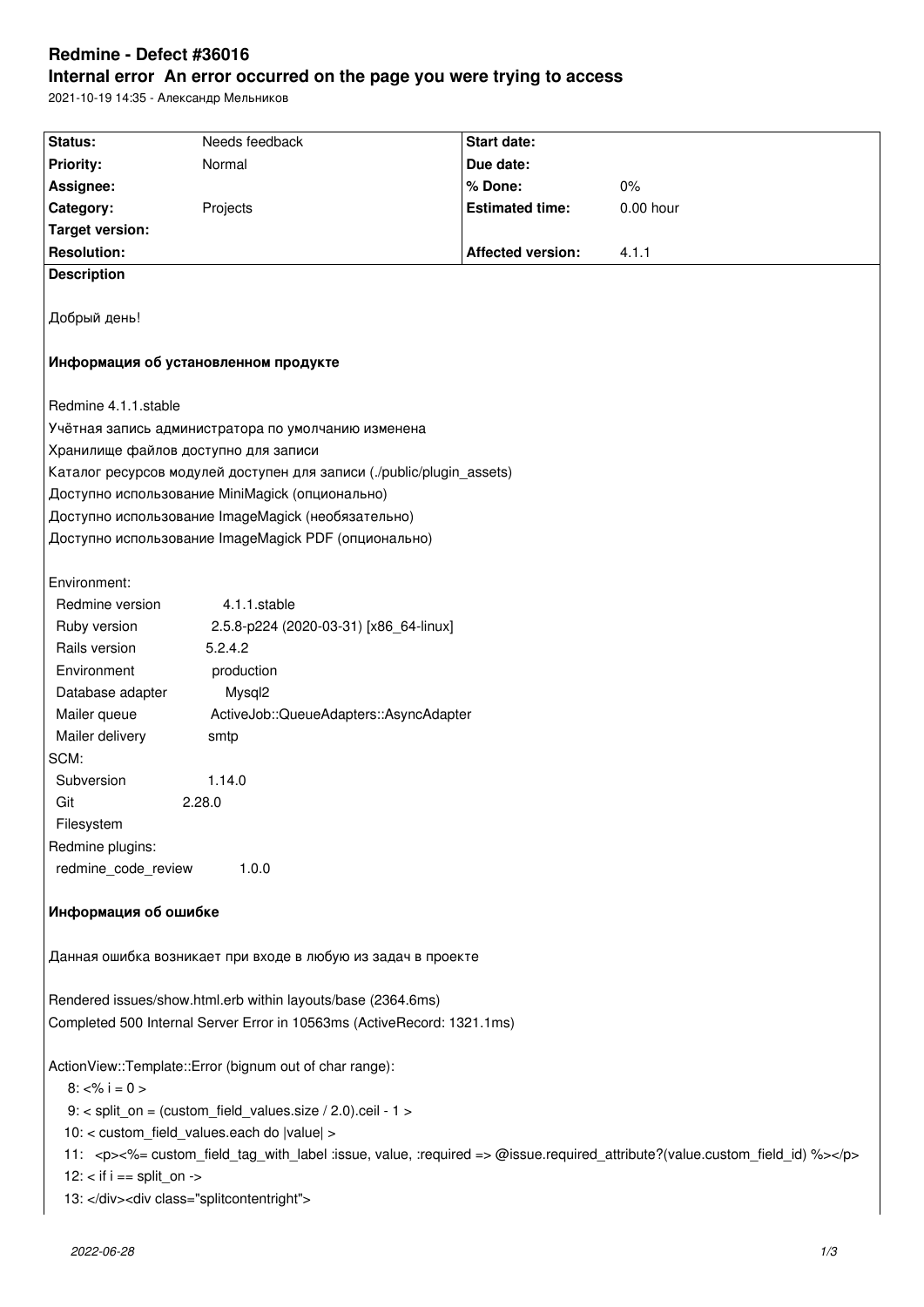Помогите пожалуйста исправить!

## **History**

### **#1 - 2021-10-19 21:09 - Marius BALTEANU**

*- Status changed from New to Needs feedback*

Please post in English and try without any plugin.

#### **#2 - 2021-10-20 07:04 - Александр Мельников**

Good afternoon!

## **Information**

Redmine 4.1.1.stable Default administrator account changed Attachments directory writable Plugin assets directory writable (./public/plugin\_assets) MiniMagick available (optional) ImageMagick convert available (optional) ImageMagick PDF support available (optional)

#### Environment:

|               | Redmine version  | 4.1.1.stable                           |
|---------------|------------------|----------------------------------------|
| Ruby version  |                  | 2.5.8-p224 (2020-03-31) [x86 64-linux] |
| Rails version |                  | 5.2.4.2                                |
| Environment   |                  | production                             |
|               | Database adapter | Mysgl <sub>2</sub>                     |
|               | Mailer queue     | ActiveJob::QueueAdapters::AsyncAdapter |
|               | Mailer delivery  | smtp                                   |
|               | SCM:             |                                        |
|               | Subversion       | 1.14.0                                 |
| Git           |                  | 2.28.0                                 |
|               | Filesystem       |                                        |
|               |                  |                                        |

## **Error Information**

This error occurs when you log on to any of the tasks in one of the projects. This error occurred before any plugins were installed.

Rendered issues/show.html.erb within layouts/base (2364.6ms) Completed 500 Internal Server Error in 10563ms (ActiveRecord: 1321.1ms)

ActionView::Template::Error (bignum out of char range):

 $8: <\frac{6}{6}$  i = 0 >

9:  $<$  split on = (custom field values.size / 2.0).ceil - 1 >

10: < custom\_field\_values.each do |value| >

11: <p><%= custom\_field\_tag\_with\_label :issue, value, :required => @issue.required\_attribute?(value.custom\_field\_id) ></p>

 $12:$  < if i == split\_on ->